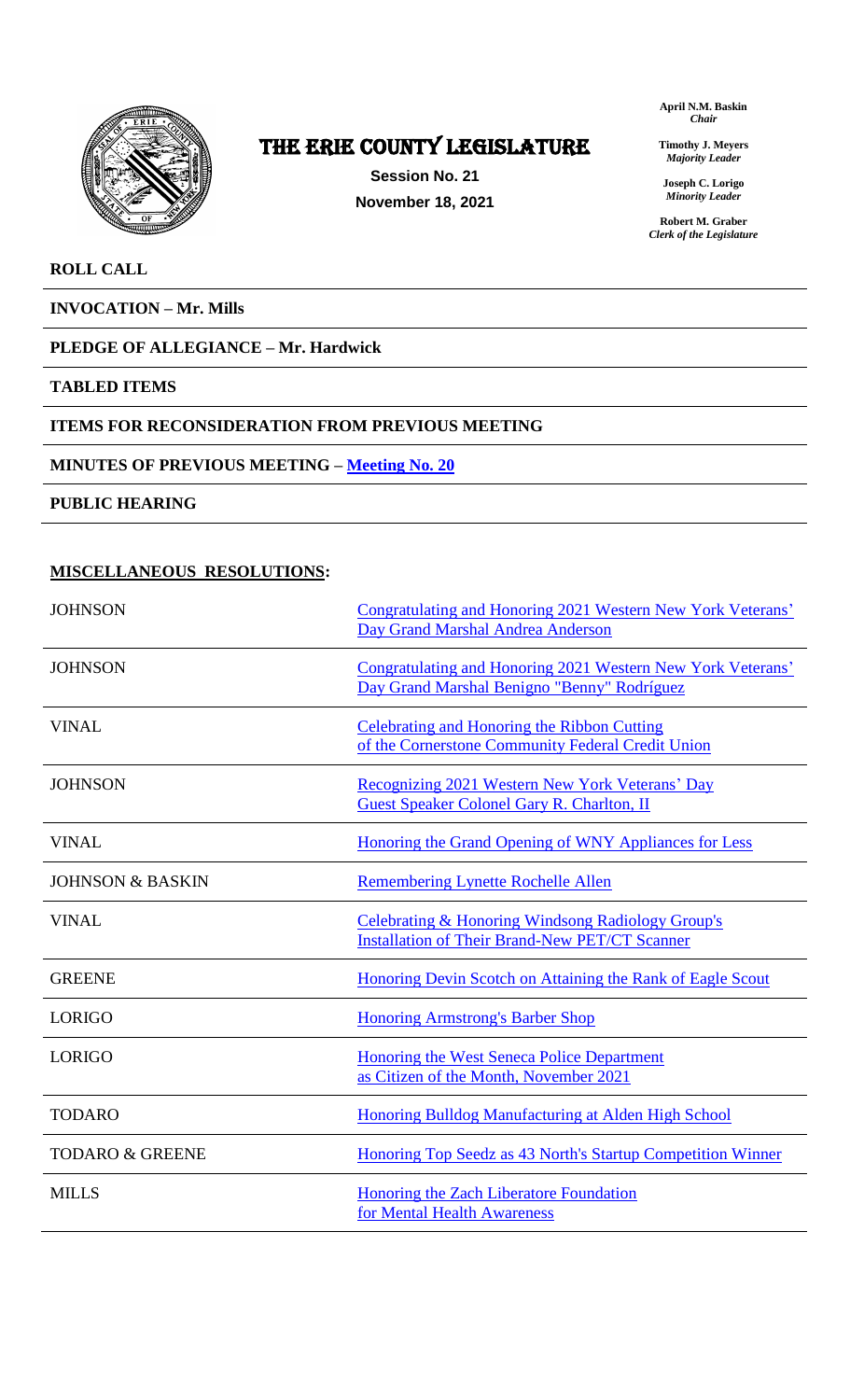| <b>MILLS</b>                   | Honoring Owen Duckham on Achieving the Rank of Eagle Scout                                                |
|--------------------------------|-----------------------------------------------------------------------------------------------------------|
| LORIGO, GREENE, TODARO & MILLS | <b>Celebrating Small Business Saturday in Erie County</b>                                                 |
| <b>BASKIN</b>                  | <b>Honoring National Homeless Awareness Month</b><br>and Recognizing the Fostering Greatness Organization |
| <b>CHIMERA</b>                 | <b>Congratulating and Recognizing Dan Wiles</b><br>on a Phenomenal Career                                 |
| <b>CHIMERA</b>                 | <b>Congratulating and Recognizing</b><br>the Coaching Career of Dan Crangle                               |
| <b>GREENE</b>                  | Honoring Dylan Scotch on Attaining the Rank of Eagle Scout                                                |

# **LOCAL LAWS: REFERENCE:**

| <b>LL INTRO. 1-1</b><br>1/31/2020 | MEYERS, VINAL,<br>BASKIN, JOHNSON,<br><b>CHIMERA &amp; HARDWICK</b>         | A LL titled, "The Jail Management<br>Transparency and Accountability Act"                                                      | <b>Public Safety</b>                                                          |
|-----------------------------------|-----------------------------------------------------------------------------|--------------------------------------------------------------------------------------------------------------------------------|-------------------------------------------------------------------------------|
| <b>LL INTRO. 5-1</b><br>7/17/2020 | LORIGO, RATH,<br><b>TODARO &amp; MILLS</b>                                  | A LL Requiring Timely Reports on<br><b>County Mandated Business Closures</b><br>Made Pursuant to Local or State<br>Regulations | Government<br><b>Affairs</b>                                                  |
| <b>LL INTRO. 8-1</b><br>12/1/20   | LORIGO, RATH,<br><b>TODARO &amp; MILLS</b>                                  | A LL titled, "Third Party Food<br>Delivery Services Law"                                                                       | Government<br><b>Affairs</b>                                                  |
| <b>LL INTRO. 2-1</b><br>7/20/21   | <b>BASKIN, JOHNSON,</b><br><b>VINAL &amp; MEYERS</b>                        | A LL titled, "The Erie County"<br>Minority and Women Business<br><b>Enterprise Equality and Modernization</b><br>Act of 2021"  | Economic<br>Development/<br>Minority &<br><b>Women Business</b><br>Enterprise |
| <b>LL INTRO. 3-1</b><br>7/20/21   | BASKIN, MEYERS,<br><b>VINAL &amp; JOHNSON</b>                               | A LL titled, "The Erie County Health<br>Equity Act of 2021"                                                                    | Health & Human<br><b>Services</b>                                             |
| <b>LL INTRO. 4-1</b><br>11/16/21  | BASKIN, MEYERS,<br>JOHNSON, CHIMERA,<br>VINAL, GILMOUR &<br><b>HARDWICK</b> | A LL in Relation to the<br><b>Reapportionment of County</b><br>Legislative Districts in Erie County                            |                                                                               |

# **COMMITTEE REPORTS:**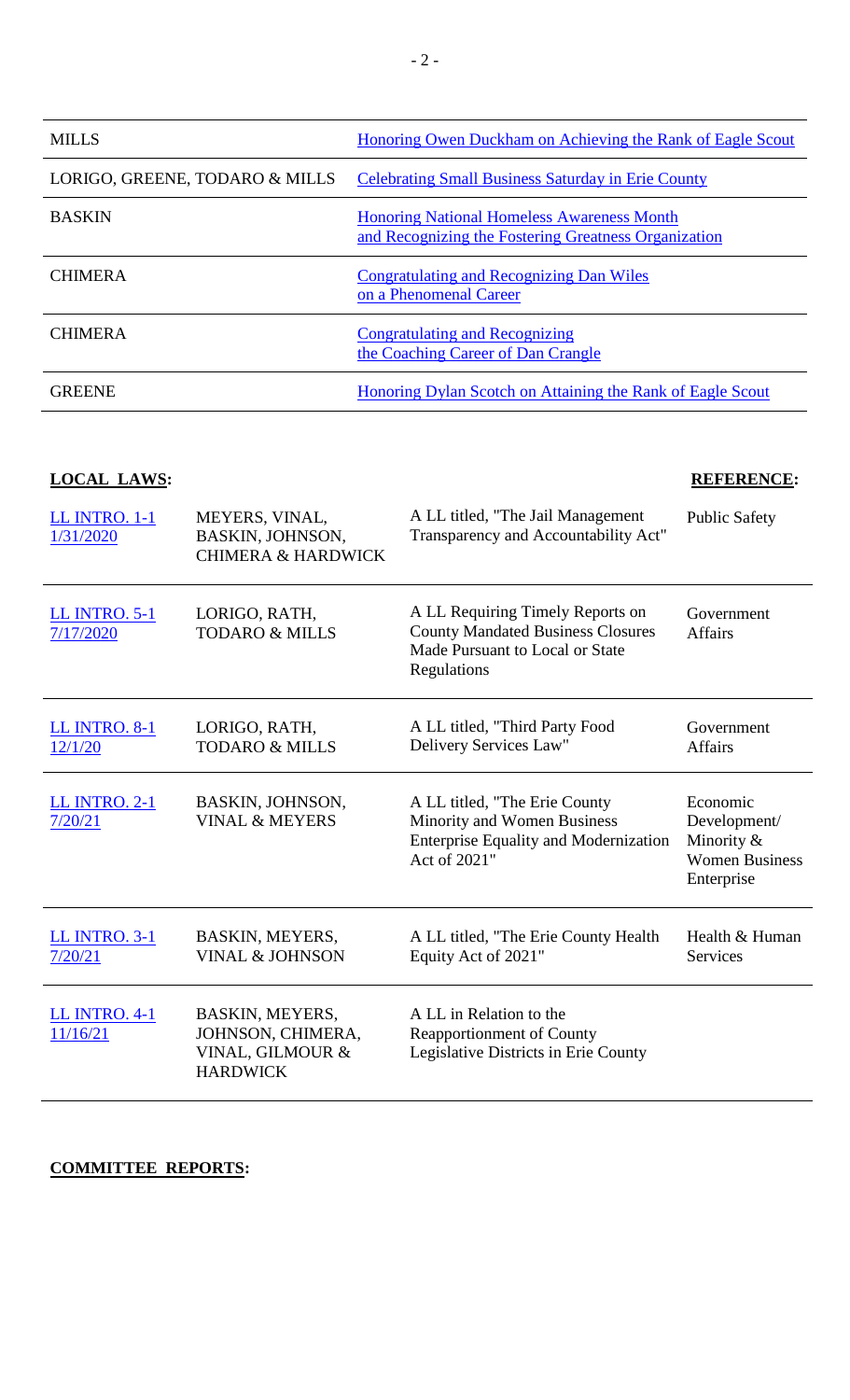# **LEGISLATOR RESOLUTIONS: REFERENCE:**

| <b>INTRO. 21-1</b> | <b>TODARO</b> | Appropriation of 2021<br><b>Public Benefit Funding</b>     |
|--------------------|---------------|------------------------------------------------------------|
| <b>INTRO. 21-2</b> | <b>BASKIN</b> | <b>Adoption of Agricultural</b><br><b>District Parcels</b> |

### **COMMUNICATIONS DISCHARGED FROM COMMITTEE: REFERENCE:**

*From the ECONOMIC DEVELOPMENT COMMITTEE:* [COMM. 19E-10](https://www2.erie.gov/legislature/sites/www2.erie.gov.legislature/files/uploads/Session_Folders/2021/19/21COMM.%2019E-10.pdf) COUNTY EXECUTIVE [\(2021\)](https://www2.erie.gov/legislature/sites/www2.erie.gov.legislature/files/uploads/Session_Folders/2021/19/21COMM.%2019E-10.pdf) Contract w/Local Firm to

# Paint Murals at Service Link Stop

# **SUSPENSION OF THE RULES: REFERENCE:**

| <b>COMM. 21E-18</b> | <b>BASKIN</b>                  | <b>Public Notice Concerning</b><br>LL Intro. $4-1$ (2021) |
|---------------------|--------------------------------|-----------------------------------------------------------|
| <b>COMM. 21D-8</b>  | <b>CLERK OF</b><br>LEGISLATURE | Notice of Public Hearing<br>on LL Intro. 4-1 (2021)       |
| <b>INTRO. 21-3</b>  | <b>GILMOUR</b>                 | Re-Appropriation of<br>2021 Public Benefit Funding        |

# **COMMUNICATIONS FROM ELECTED OFFICIALS: REFERENCE:**

| <b>COMM. 21E-1</b> | <b>TODARO</b>            | Letter of Absence from<br>Session 20 - November 4th, 2021                                                                      | <b>RFP</b>                                   |
|--------------------|--------------------------|--------------------------------------------------------------------------------------------------------------------------------|----------------------------------------------|
| <b>COMM. 21E-2</b> | <b>DISTRICT ATTORNEY</b> | Request for Amendment to District<br>Attorney Budget in the 2022 EC Budget                                                     | Finance $\&$<br>Management/<br><b>Budget</b> |
| <b>COMM. 21E-3</b> | <b>COUNTY EXECUTIVE</b>  | <b>Authorization to Contract - Families</b><br><b>First Prevention Services Act</b><br><b>Qualified Individual Assessments</b> |                                              |
| <b>COMM. 21E-4</b> | <b>COUNTY EXECUTIVE</b>  | PILOT Agreement - Affordable Family<br>Housing Development, Buffalo                                                            |                                              |
| <b>COMM. 21E-5</b> | <b>COUNTY EXECUTIVE</b>  | PILOT Agreement - Affordable Senior<br>Housing Development, Buffalo                                                            |                                              |
| <b>COMM. 21E-6</b> | <b>COUNTY EXECUTIVE</b>  | Appointments to EC Arts $\&$<br><b>Cultural Advisory Board</b>                                                                 | Community<br>Enrichment                      |
| <b>COMM. 21E-7</b> | <b>COUNTY EXECUTIVE</b>  | Request for ECMC to Utilize<br><b>EC Purchase Contracts</b>                                                                    |                                              |
| <b>COMM. 21E-8</b> | <b>COUNTY EXECUTIVE</b>  | <b>Buffalo River Area of Concern</b><br><b>Habitat Restoration - Revision</b><br>& Contract Amendment                          | Energy $&$<br>Environment                    |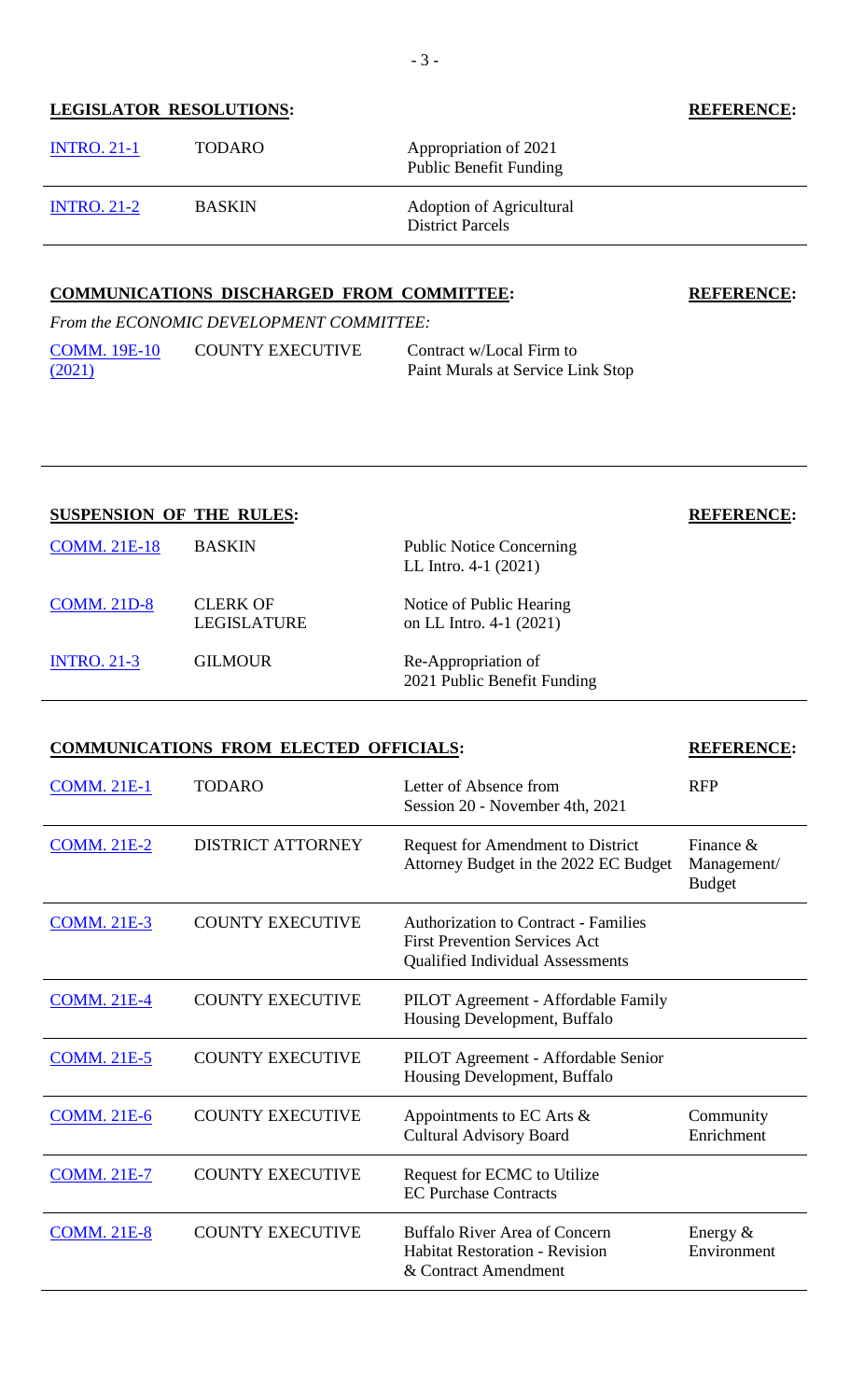| <b>COMM. 21E-9</b>  | <b>COUNTY EXECUTIVE</b> | ECSD No. 3 - Assistance w/Air<br>Permit Requirements Engineering<br>Term Agreement        | Energy $&$<br>Environment         |
|---------------------|-------------------------|-------------------------------------------------------------------------------------------|-----------------------------------|
| <b>COMM. 21E-10</b> | <b>COUNTY EXECUTIVE</b> | <b>ECSD</b> Board of<br><b>Managers Appointments</b>                                      | Energy $&$<br>Environment         |
| <b>COMM. 21E-11</b> | <b>COUNTY EXECUTIVE</b> | Creation of Variable Minimum - DPW                                                        | Economic<br>Development           |
| <b>COMM. 21E-12</b> | <b>COUNTY EXECUTIVE</b> | Rehabilitation of Borden Rd.,<br>Towns of W. Seneca &<br>Cheektowaga & Village of Depew   | Economic<br>Development           |
| <b>COMM. 21E-13</b> | <b>COUNTY EXECUTIVE</b> | <b>SUNY Erie - Burt Flickinger Athletic</b><br>Center 2021 Natatorium Improvements        | Economic<br>Development           |
| <b>COMM. 21E-14</b> | <b>SHERIFF</b>          | <b>Requesting Authorization</b><br>for Heliport Lease                                     | <b>Public Safety</b>              |
| <b>COMM. 21E-15</b> | <b>COUNTY CLERK</b>     | EC Auto Bureau - Lease w/Southern<br><b>Region Satellite Facility</b>                     |                                   |
| <b>COMM. 21E-16</b> | <b>COUNTY EXECUTIVE</b> | Appointments to the EC<br><b>Conditional Release Commission</b>                           | <b>Public Safety</b>              |
| <b>COMM. 21E-17</b> | <b>COUNTY EXECUTIVE</b> | Appointments to the EC<br>Advisory Board to the Division<br>for Persons with Disabilities | Health &<br><b>Human Services</b> |

## **COMMUNICATIONS FROM THE DEPARTMENTS: REFERENCE:**

### [COMM. 21D-1](https://www2.erie.gov/legislature/sites/www2.erie.gov.legislature/files/uploads/Session_Folders/2021/21/21COMM.%2021D-1.pdf) DEPUTY COMPTROLLER Law Department Spending - 09/2021 Finance & Management [COMM. 21D-2](https://www2.erie.gov/legislature/sites/www2.erie.gov.legislature/files/uploads/Session_Folders/2021/21/21COMM.%2021D-2.pdf) COMMISSION OF SOCIAL SERVICES Child Protective Caseloads for 10/2021 Health & Human Services [COMM. 21D-3](https://www2.erie.gov/legislature/sites/www2.erie.gov.legislature/files/uploads/Session_Folders/2021/21/21COMM.%2021D-3.pdf) CLERK OF LEGISLATURE Public Hearing Minutes for ECSD Nos. 1-6 & 8 2021 Assessment Rolls Energy & Environment [COMM. 21D-4](https://www2.erie.gov/legislature/sites/www2.erie.gov.legislature/files/uploads/Session_Folders/2021/21/21COMM.%2021D-4.pdf) DIRECTOR OF BUDGET & MANAGEMENT Budget Monitoring Report for Period Ending 09/2021 Finance & Management [COMM. 21D-5](https://www2.erie.gov/legislature/sites/www2.erie.gov.legislature/files/uploads/Session_Folders/2021/21/21COMM.%2021D-5.pdf) COMPTROLLER'S **OFFICE** Report on Managerial Confidential Overtime for Third Quarter, 2021 Finance & Management [COMM. 21D-6](https://www2.erie.gov/legislature/sites/www2.erie.gov.legislature/files/uploads/Session_Folders/2021/21/21COMM.%2021D-6.pdf) DEPARTMENT OF LAW Local Emergency Order Extensions Health & Human Services [COMM. 21D-7](https://www2.erie.gov/legislature/sites/www2.erie.gov.legislature/files/uploads/Session_Folders/2021/21/21COMM.%2021D-7.pdf) DEPT. OF ENVIRONMENT & PLANNING Transcript of Public Hearing Held on November 9, 2021 R&F